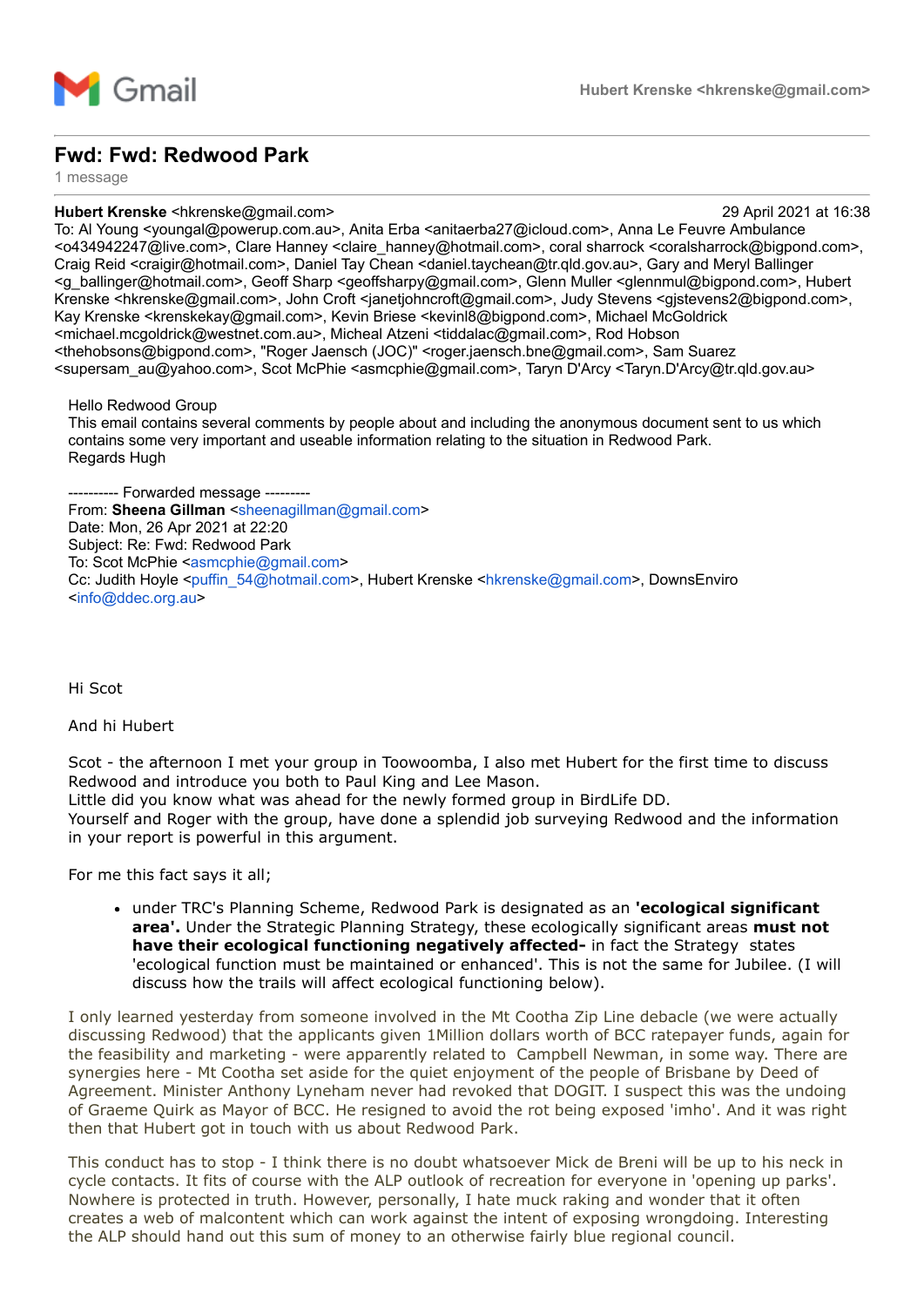So, what to do with this powerful information? Let's see what Judith and Hubert think.

I think it would be effective to literally form a document with these facts and ask TRC why they have proceeded this far, when the area is not zoned for such a development and in fact to do so contravenes the TRC planning scheme. If that needs to be done at arm's length from BLDD because it is 'new information'; they may wonder why you have not raised this before - then I would be happy to do that with the PTBA. It does help that we have Wildlife Qld, LUCI and 20 other organisations as members which makes the group appear influential (may!!)

Alternatively, Judith may wish to do this as chair of BSQ; BLDD being a regional group. I think Scot, it would add weight to your work for this line of attack to come from another source rather than BLDD but you carry on with the advocacy as well. I agree UTube and Twitter, great, to draw more attention to the cause. However, could we close the progress of this unlawful debate by a powerful assault on the TRC process? It would save us all a great deal of grief and a further two years of 'fight'. Mt Cootha became all consuming for a great many people, before the war was won.

My thoughts to you all.

Sheena

On Mon, 26 Apr 2021 at 19:32, Scot McPhie <[asmcphie@gmail.com>](mailto:asmcphie@gmail.com) wrote:

Hi Judith and Sheena - someone just leaked this to us, and wants to remain anonymous. Scroll down to read it all and have a look at the very last point - does the minister have a conflict of interest in handing out this kind of grant money to develop something that he clearly has a personal bias to??

We're still discussing what to do with all this information. You may have some good advice for us. Please reply all so Paul King and Hugh Krenske get any thoughts you may wish to share too. Hugh - Judith and Sheena are the Chair, and Chair of Conservation, respectively for Birdlife Southern Queensland.

Thanks,

Scot

-------- Forwarded Message -------- **Subject:**Fwd: Redwood Park **Date:**Mon, 26 Apr 2021 18:25:17 +1000 **From:**Hubert Krenske [<hkrenske@gmail.com>](mailto:hkrenske@gmail.com) **To:**Paul King [<info@ddec.org.au>,](mailto:info@ddec.org.au) LUCI [<info@lockyeruplandscatchmentsinc.org.au>](mailto:info@lockyeruplandscatchmentsinc.org.au), Scot McPhie [<asmcphie@gmail.com>](mailto:asmcphie@gmail.com), Roger Jaensch (JOC) [<roger.jaensch.bne@gmail.com>](mailto:roger.jaensch.bne@gmail.com), Penny McGowan [<vectorspace101@live.com>,](mailto:vectorspace101@live.com) Patrick Webster [<p.webster.94@outlook.com>](mailto:p.webster.94@outlook.com)

Please note that the comments in the article below can be used but the author remains anonymous.

---------- Forwarded message --------- From: **abyates** abyates <[abyates@bigpond.com](mailto:abyates@bigpond.com)> Date: Sat, 24 Apr 2021 at 13:04 Subject: Fwd: Redwood Park To: <[hkrenske@gmail.com](mailto:hkrenske@gmail.com)>

Hugh, I have also forwarded this on to Rob. I have also replied to the e.mail and told him/her that the email has been forwarded to the both of you. Regards, Bev

--- Original Message ------From: "Friend Redwood" <[redwoodfriendtryingtohelp@outlook.com](mailto:redwoodfriendtryingtohelp@outlook.com)> To: ["maxhenderson@mmnet.com.au"](mailto:maxhenderson@mmnet.com.au) <[maxhenderson@mmnet.com.au>](mailto:maxhenderson@mmnet.com.au); ["abyates@bigpond.com](mailto:abyates@bigpond.com)" <[abyates@bigpond.com>](mailto:abyates@bigpond.com); ["geoffsharpy@gmail.com](mailto:geoffsharpy@gmail.com)" [<geoffsharpy@gmail.com](mailto:geoffsharpy@gmail.com)>; "[heckies@bigpond.net.au"](mailto:heckies@bigpond.net.au) <[heckies@bigpond.net.au](mailto:heckies@bigpond.net.au)> Sent: Saturday, 24 Apr, 2021 At 11:40 AM Subject: Redwood Park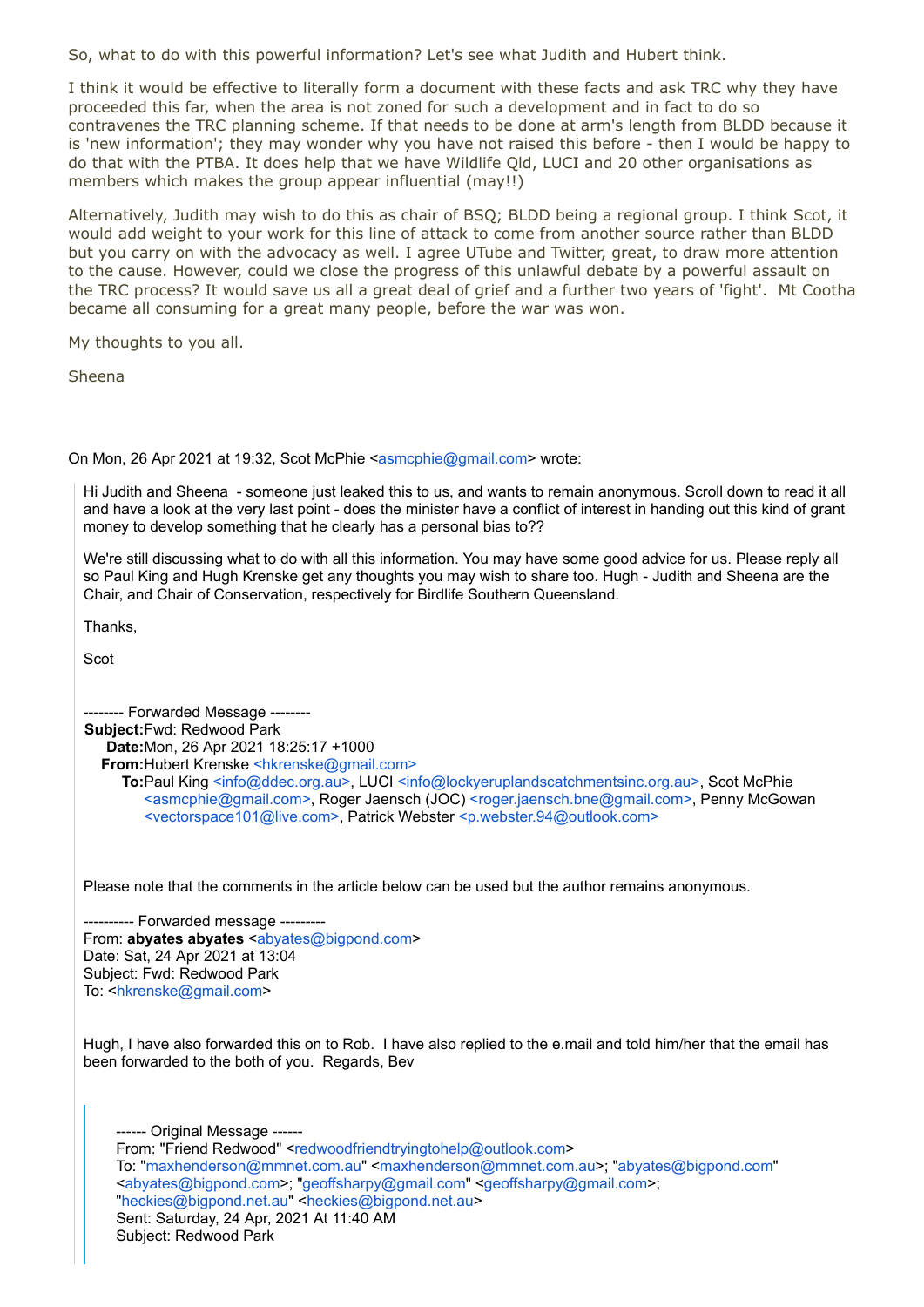Hello.

 I love Redwood and want to see it protected from these bike trails. I can't talk to Council but I have some insights into legislation and environmental concerns that you might want to bring to the attention of the Counsellors. I'll detail it below.

 I am sending this to the Toowoomba Field Naturalists, Toowoomba Bird Observers, and Friends of the Escarpment Parks.

 This is public information and I am just passing it on. It is now your information... I don't like attention so please try avoid mentioning this if you bring any of the following issues to the Counsellors attention (and any following emails).

 Also, if possible please let me know that you have received this email. And also let me know if you have any questions. I can provide further information on environmental and legislative issues.

Regards,

Redwood Friend

## **Information**

- under TRC's Planning Scheme, Redwood Park is designated as an 'ecological significant area'. Under the Strategic Planning Strategy, these ecologically significant areas must not have their ecological functioning negatively affected- in fact the Strategy states 'ecological function must be maintained or enhanced'. This is not the same for Jubilee. (I will discuss how the trails will affect ecological functioning below).
- under the Biking Master Plan, there will be 112km of trails to be established. The report from DirtArt identified that the cost of maintaining the tracks would be \$1,500/km/annum. This gives a yearly maintenance cost of approx. \$170,000 per year. But this maintenance cost does not include any weed management, downstream erosion control, indirect sediment discharge and control (which is concerning as Redwood has watercourses), etc. So the maintenance cost of \$170,000 from DirtArt is not actually reflective of what the actual cost will be when environmental considerations are included. And these environmental considerations will need to be addressed if Council wishes to comply with any "accepted development" vegetation clearing codes.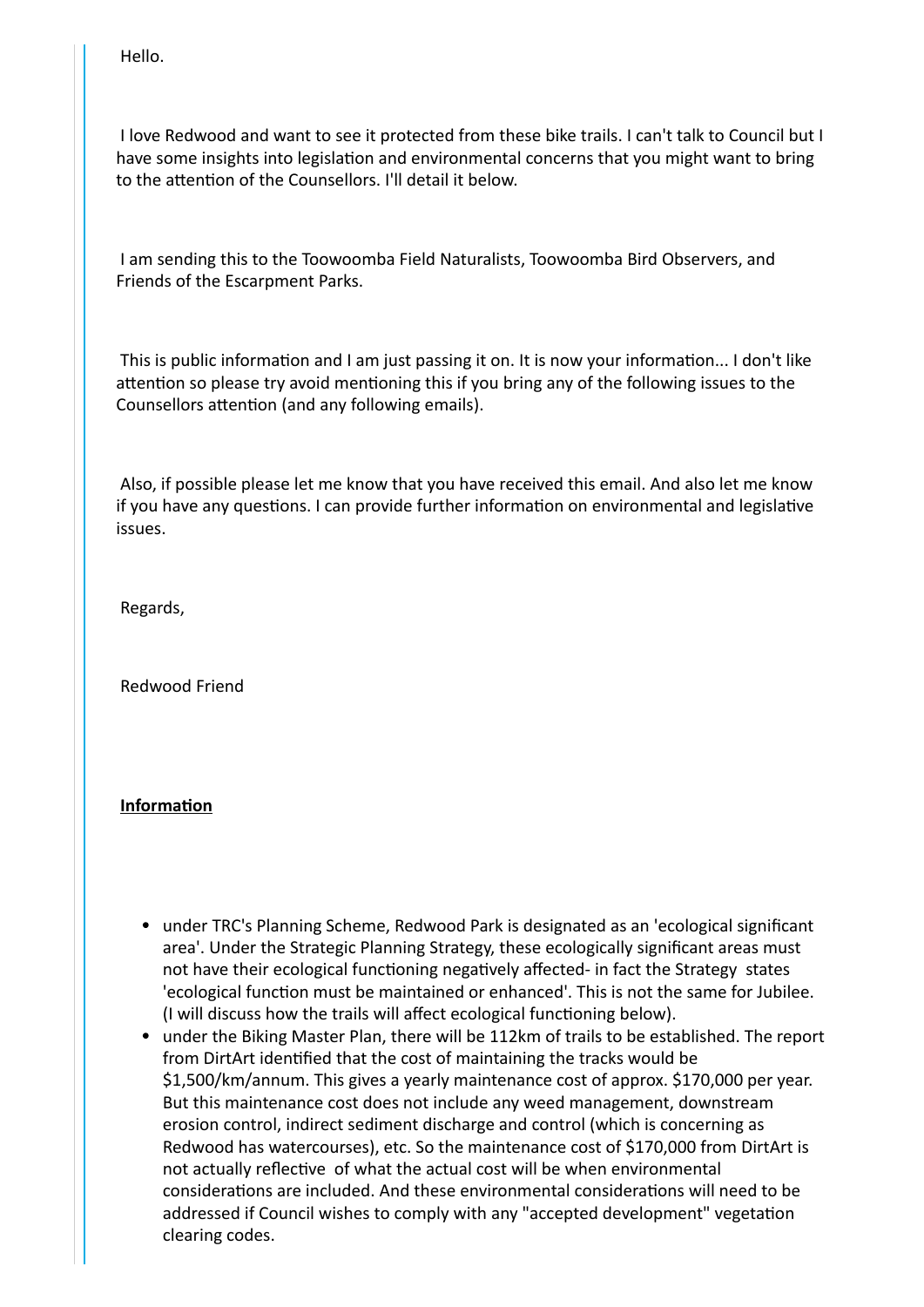- Council said they conducted a community survey of usage of Redwood. The survey identified that 85% of respondents support potential bike trails in Redwood- however, this survey is heavily biased and does not reflect the general public for several reasons. (1) 74% of respondents were male. (2) 75% of respondents were active mountain bike riders, of which 55% rated their riding ability as "capable of riding black diamond trails" (riders capable of double black are included in that percentage). This means that 40% of survey respondents were very advanced mountain bike riders. (3) Further, 75% of respondents most regularly visit Jubilee which is known for mountain biking.
	- <sup>o</sup> Therefore, the survey does not reflect the general public at all. There was heavy bias in the survey- this bias being towards mountain bike riders.
- Mountain biking has a larger and more intensive negative impact to the environment than bushwalking- the literature is complex on this, and I will provide a detailed Review of the Literature, but that will take some time. However, we can all look at Jubilee as an example of the environmental degradation that occurs from mountain biking compared to bush walking. Simply compare Jubilee and Redwood.
- The "Environmental Considerations Mapping" done by DirtArt does not address all relevant environmental legislation in Qld. They only identified and avoided the 'endangered' Regional Ecosystem. But the 'least concern' RE can be protected in other ways- for example, Riparian Protection Zones. The trails will be clearing these riparian areas which is an ecological issue as its regulated under the Vegetation Management Act and clearing within such areas is highly problematic when applying the Accepted Development Clearing Code. There are erosion issues, water protection issues, and potentially indirect downstream impacts such as bioaccumulation of toxic substances/chemicals (e.g. rubber from tires, grease from chain, etc.).
- Council also hasn't considered that over 95% of Redwood is protected wildlife habitat. DirtArt did not consider any requirements under the Nature Conservation Act in their report- the Department of Environment and Science will view the action different to DNRME. Under the NC Act, the park is protected habitat for the following wildlife:
	- $\circ$  the button quail
	- koala (in fact, it's core koala habitat)
	- glossy black cockatoo
	- powerful owl
	- (also Sarcochilus weinthalii)
- the quail, koala, and orchid are also EPBC protected- DirtArt stated that no EPBC Referral would be required but do not provide any ecological assessment information as to how this determination was made.
- the trails will result in increased traffic, which could impact the orchid due to unlawful collection, and will also result in weed establishment and proliferation- which are known to alter fire regimes. This is highly problematic as weeds and altered fire regimes are identified as primary threats to the quail (under the EPBC conservation advice). Therefore, these tracks could highly degrade the quail's habitat which is an indirect impact that DirtArt has failed to acknowledge.
- So, the ecological functioning will be affected through impacts to riparian areas, impacts to wildlife habitat, altered fire regimes, etc.

I got to go. But can send through more information. Please ask. I want to give you all the information you need to throw into the public and throw into the face of the Counsellors.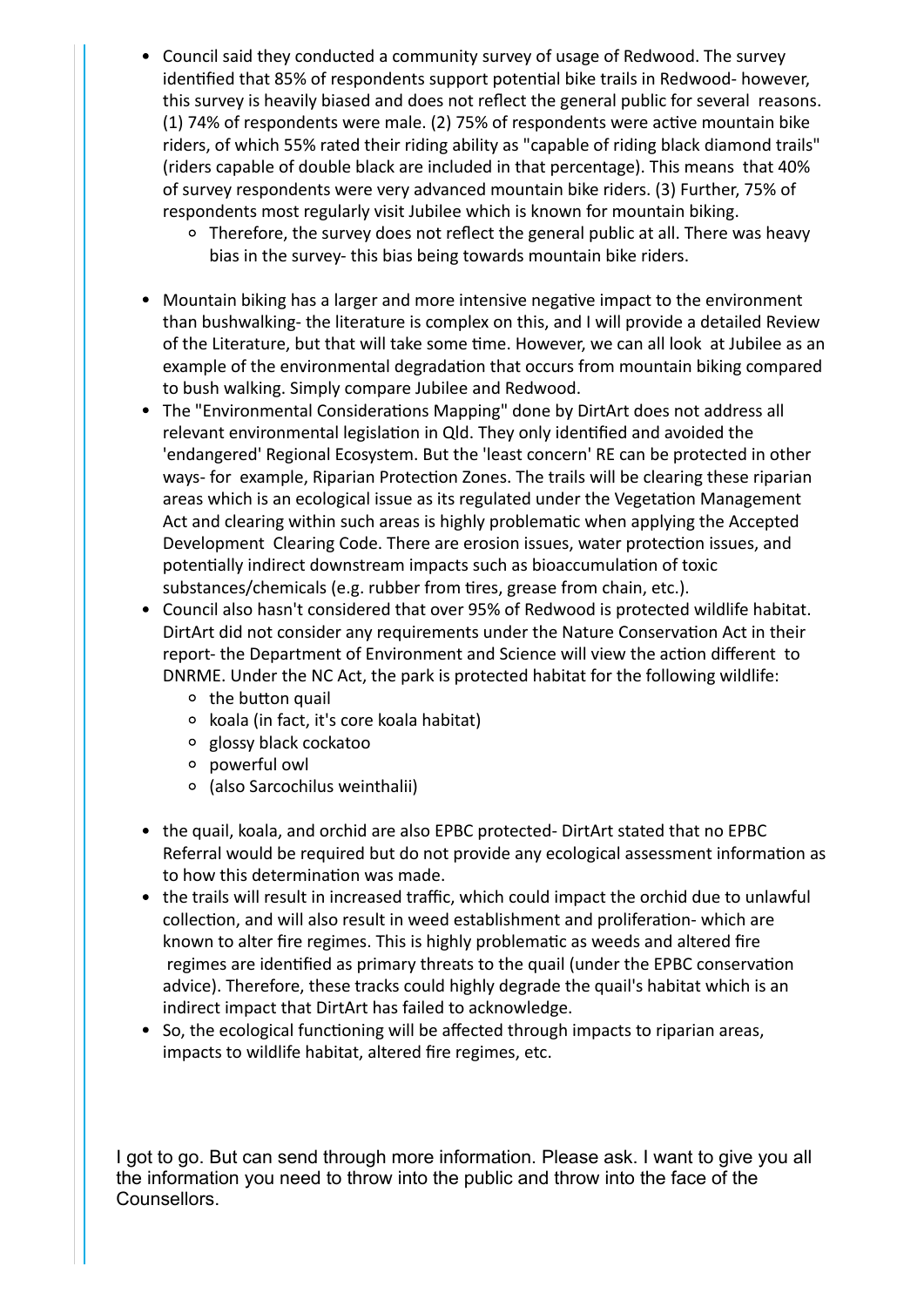Oh! Before I go **VERY IMPORTANT INFORMATION:**

- TRC got a grant from the Minister for Sport to develop this Master Plan.
- The Minister is Mick de Brenni and good old Mick is an avid mountain biker.
- Look at the cover image of his website: <https://www.mickdebrenni.com.au/>
- Scroll through his instagram:
	- <https://www.instagram.com/mickdebrenni/?hl=en>
- He also has some interesting pictures on Facebook:
	- [https://www.facebook.com/mickdebrenni/photos/a.655651551158716/](https://www.facebook.com/mickdebrenni/photos/a.655651551158716/3329731473750697) 3329731473750697
	- [https://www.facebook.com/mickdebrenni/photos/a.655651551158716/](https://www.facebook.com/mickdebrenni/photos/a.655651551158716/3230989233624922) 3230989233624922
	- [https://www.facebook.com/mickdebrenni/photos/a.655651551158716/](https://www.facebook.com/mickdebrenni/photos/a.655651551158716/2525986540791865) 2525986540791865
	- [https://www.facebook.com/mickdebrenni/photos/a.655651551158716/](https://www.facebook.com/mickdebrenni/photos/a.655651551158716/2097450946978762) 2097450946978762
- I wonder if Council has considered that there is a conflict of interest with this bike trail idea developed with money given to them by an avid mountain biker.
- Has Council considered that perhaps the Minister is using his position to invest public funds for a project which he has a personal interest in?
- Does the Minister give out this kind of money to other sports? Yes, he has, but only for expansions of existing sporting premises- I can't find any information on any other sports receiving such a development in Qld.

-- **Scot McPhie** BA (Anthropology), Dip (Creative) Arts, A.A.S. Current student Grad Dip (Ornithology) CSU

Scot McPhie | Local Branch Convenor Darling Downs Branch asmcphie@gmail.com Phone: 0402 536 480 Birdlife Southern Queensland PO Box 375 Annerley QLD 4103 southernqld@birdlife.org.au | [birdlife.org.au](http://birdlife.org.au/) ABN 75 149 124 774